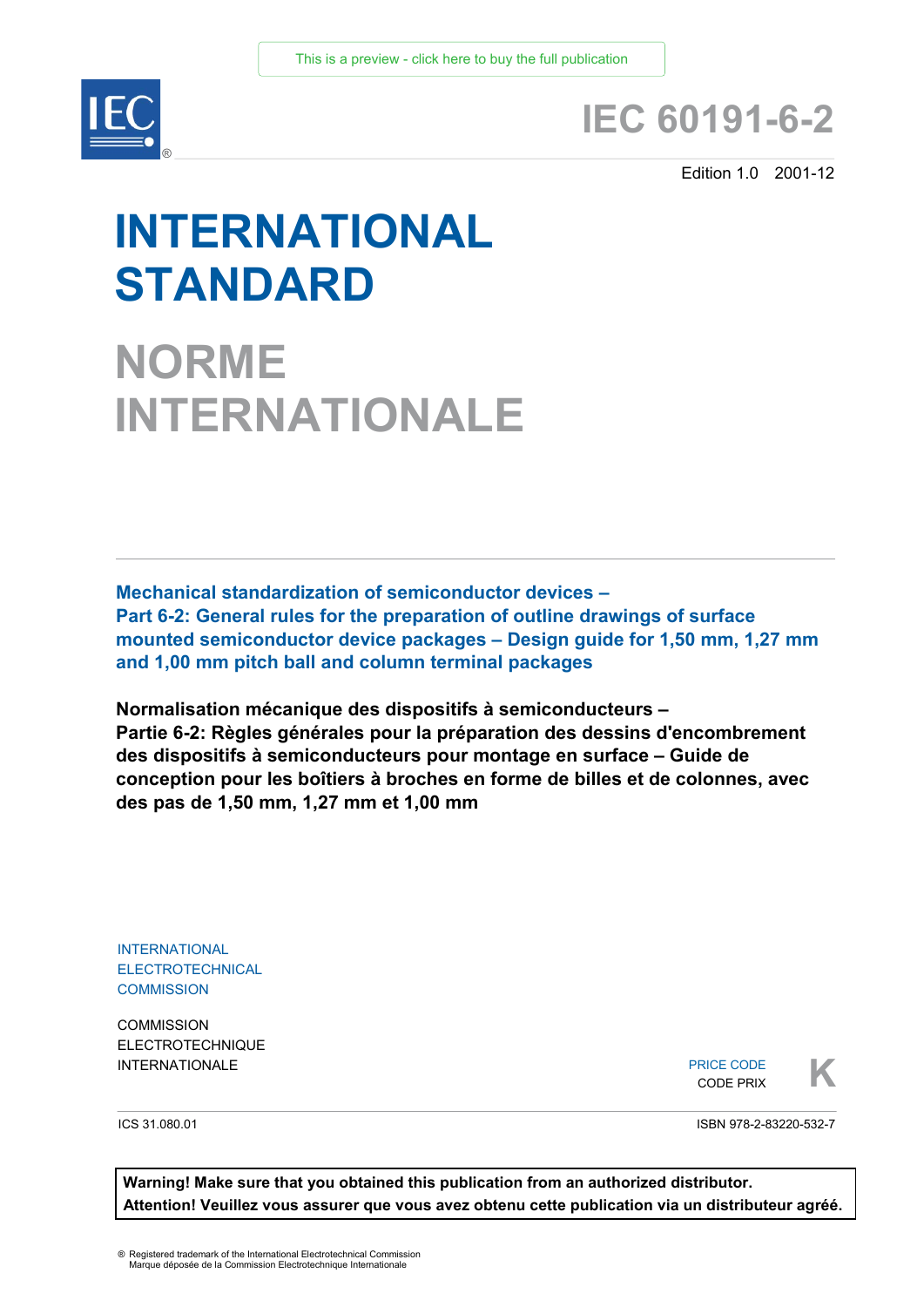#### INTERNATIONAL ELECTROTECHNICAL COMMISSION *\_\_\_\_\_\_\_\_\_\_\_*

#### **MECHANICAL STANDARDIZATION OF SEMICONDUCTOR DEVICES –**

#### **Part 6-2: General rules for the preparation of outline drawings of surface mounted semiconductor device packages – Design guide for 1,50 mm, 1,27 mm and 1,00 mm pitch ball and column terminal packages**

#### FOREWORD

- 1) The IEC (International Electrotechnical Commission) is a worldwide organization for standardization comprising all national electrotechnical committees (IEC National Committees). The object of the IEC is to promote international co-operation on all questions concerning standardization in the electrical and electronic fields. To this end and in addition to other activities, the IEC publishes International Standards. Their preparation is entrusted to technical committees; any IEC National Committee interested in the subject dealt with may participate in this preparatory work. International, governmental and non-governmental organizations liaising with the IEC also participate in this preparation. The IEC collaborates closely with the International Organization for Standardization (ISO) in accordance with conditions determined by agreement between the two organizations.
- 2) The formal decisions or agreements of the IEC on technical matters express, as nearly as possible, an international consensus of opinion on the relevant subjects since each technical committee has representation from all interested National Committees.
- 3) The documents produced have the form of recommendations for international use and are published in the form of standards, technical specifications, technical reports or guides and they are accepted by the National Committees in that sense.
- 4) In order to promote international unification, IEC National Committees undertake to apply IEC International Standards transparently to the maximum extent possible in their national and regional standards. Any divergence between the IEC Standard and the corresponding national or regional standard shall be clearly indicated in the latter.
- 5) The IEC provides no marking procedure to indicate its approval and cannot be rendered responsible for any equipment declared to be in conformity with one of its standards.
- 6) Attention is drawn to the possibility that some of the elements of this International Standard may be the subject of patent rights. The IEC shall not be held responsible for identifying any or all such patent rights.

International Standard IEC 60191-6-2 has been prepared by subcommittee SC 47D: Mechanical standardization of semiconductor devices, of IEC technical committee 47: Semiconductor devices.

This bilingual version (2012-12) corresponds to the monolingual English version, published in 2001-12.

The text of this standard is based on the following documents:

| <b>FDIS</b>  | Report on voting |
|--------------|------------------|
| 47D/460/FDIS | 47D/471/RVD      |

Full information on the voting for the approval of this standard can be found in the report on voting indicated in the above table.

The French version of this standard has not been voted upon.

This publication has been drafted in accordance with the ISO/IEC Directives, Part 3.

The committee has decided that the contents of this publication will remain unchanged until 2004. At this date, the publication will be

- reconfirmed;
- withdrawn;
- replaced by a revised edition, or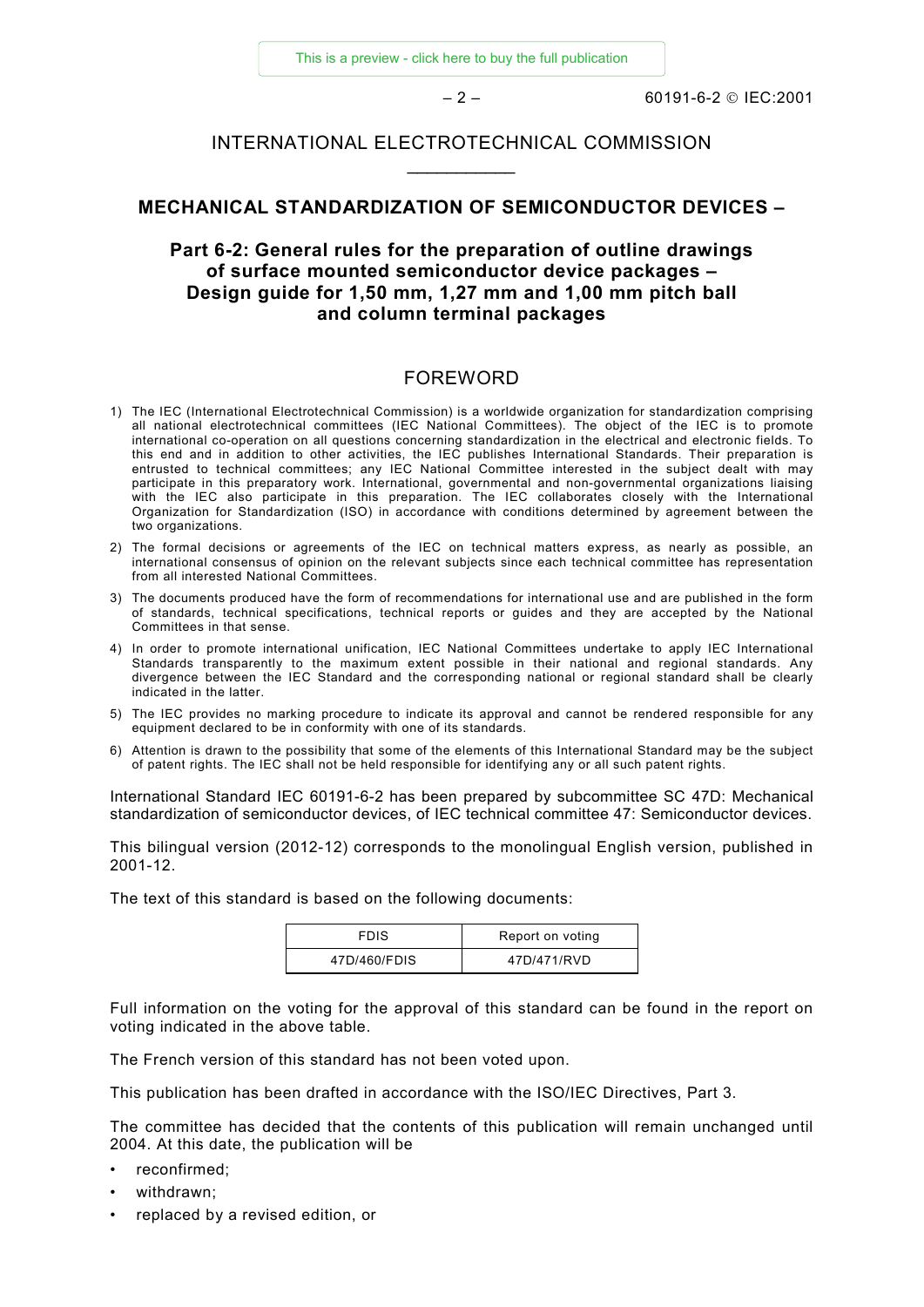$60191-6-2$  © IEC:2001 – 3 –

• amended.

The contents of the corrigendum of October 2002 have been included in this copy.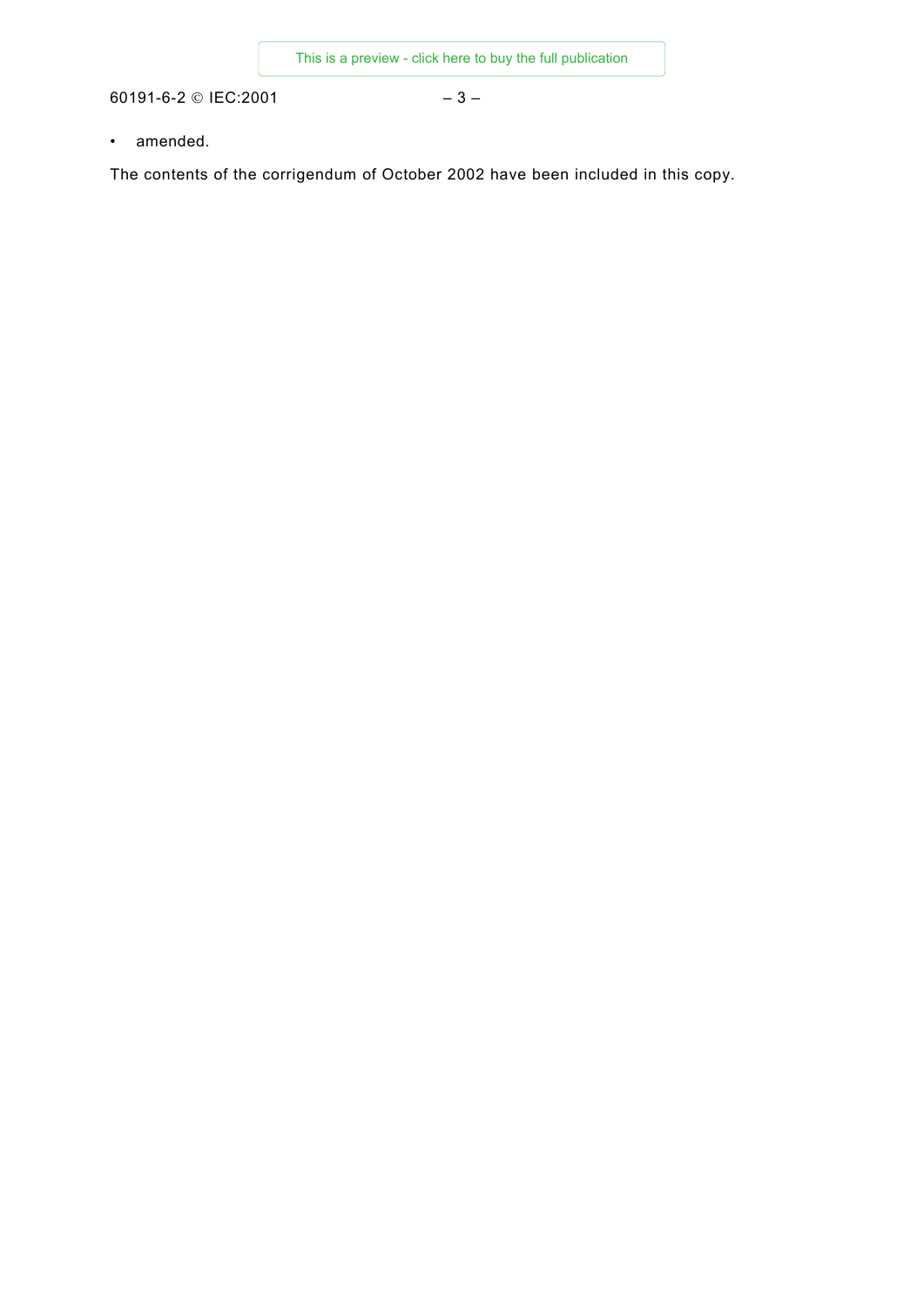– 4 – 60191-6-2 IEC:2001

#### INTRODUCTION

This design guide is intended to standardize the requirements for all ball and column terminal packages in order to establish common rules for terminal shapes, irrespective of device and package types.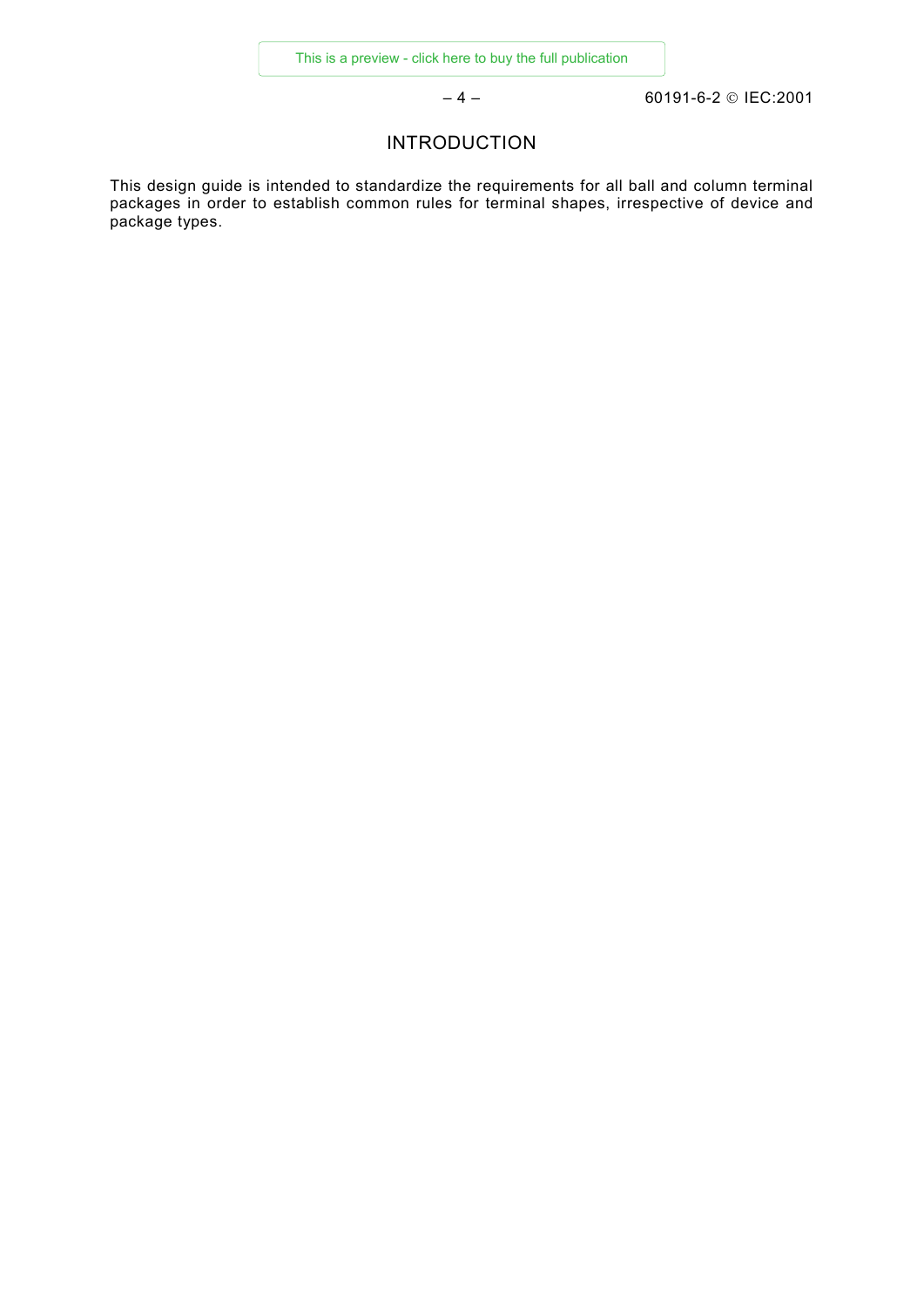60191-6-2 © IEC:2001 – 5 –

#### **MECHANICAL STANDARDIZATION OF SEMICONDUCTOR DEVICES –**

#### **Part 6-2: General rules for the preparation of outline drawings of surface mounted semiconductor device packages – Design guide for 1,50 mm, 1,27 mm and 1,00 mm pitch ball and column terminal packages**

#### **1 Scope**

This part of IEC 60191 covers the requirements for the preparation of drawings of integrated circuit outlines for the various ball terminal packages, e.g. ceramic ball grid array (C-BGA), plastic ball grid array (P-BGA), tape ball grid array (T-BGA) and others as well as column terminal packages, e.g. ceramic column grid array (C-CGA).

#### **2 Normative references**

The following normative documents contain provisions, which, through reference in this text, constitute provisions of this part of IEC 60191. For dated references, subsequent amendments to, or revisions of, any of these publications do not apply. However, parties to agreements based on this part of IEC 60191 are encouraged to investigate the possibility of applying the most recent editions of the normative documents indicated below. For undated references, the latest edition of the normative document referred to applies. Members of IEC and ISO maintain registers of currently valid International Standards.

IEC 60191 (all parts), *Mechanical standardization of semiconductor devices*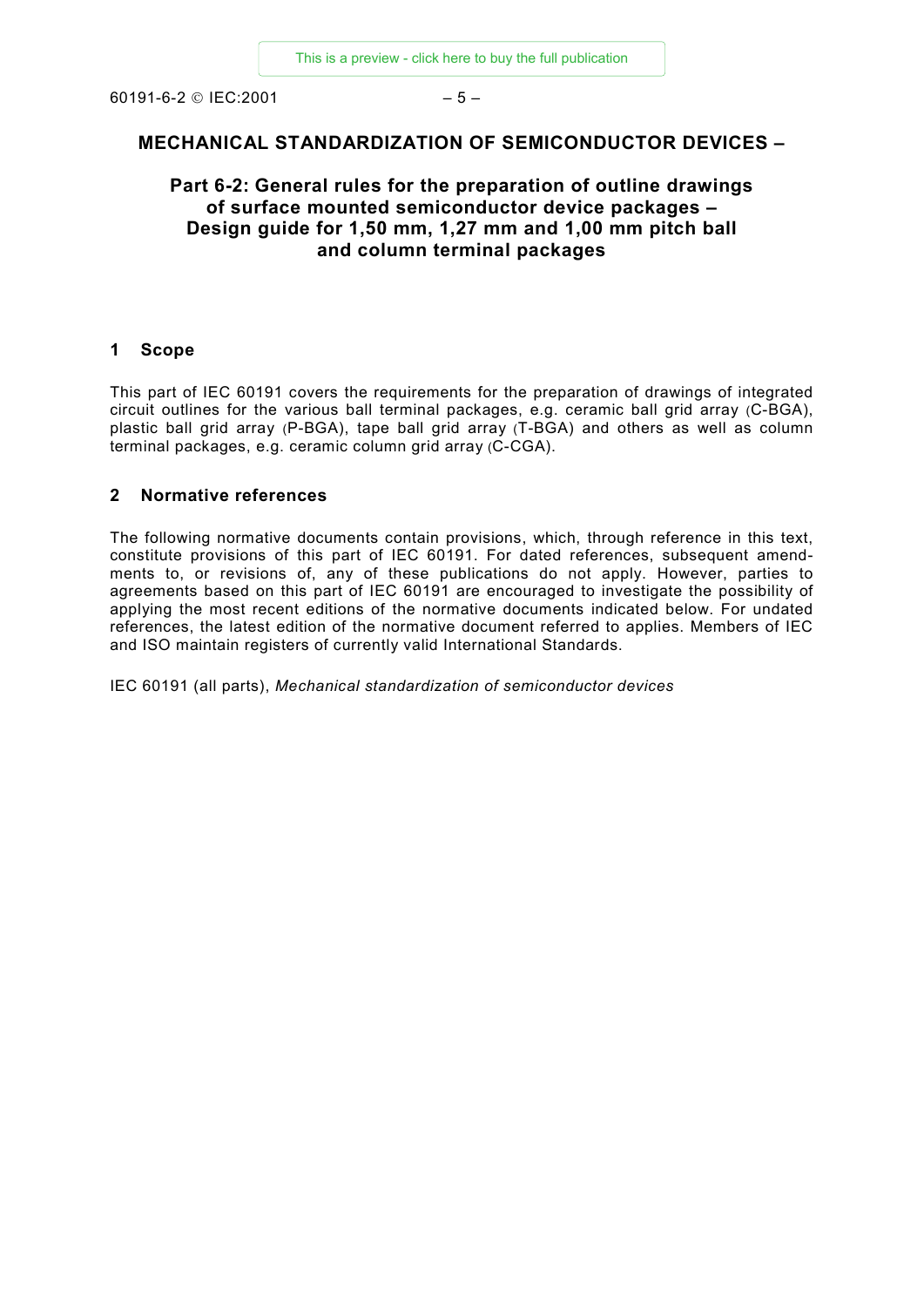$-12 - 60191 - 62 \odot CF12001$ 

#### COMMISSION ELECTROTECHNIQUE INTERNATIONALE *\_\_\_\_\_\_\_\_\_\_\_*

#### **NORMALISATION MÉCANIQUE DES DISPOSITIFS À SEMICONDUCTEURS –**

**Partie 6-2: Règles générales pour la préparation des dessins d'encombrement des dispositifs à semiconducteurs pour montage en surface – Guide de conception pour les boîtiers à broches en forme de billes et de colonnes, avec des pas de 1,50 mm, 1,27 mm et 1,00 mm**

#### AVANT-PROPOS

- 1) La Commission Electrotechnique Internationale (CEI) est une organisation mondiale de normalisation composée de l'ensemble des comités électrotechniques nationaux (Comités nationaux de la CEI). La CEI a pour objet de favoriser la coopération internationale pour toutes les questions de normalisation dans les domaines de l'électricité et de l'électronique. A cet effet, la CEI – entre autres activités – publie des Normes internationales, des Spécifications techniques, des Rapports techniques, des Spécifications accessibles au public (PAS) et des Guides (ci-après dénommés "Publication(s) de la CEI"). Leur élaboration est confiée à des comités d'études, aux travaux desquels tout Comité national intéressé par le sujet traité peut participer. Les organisations internationales, gouvernementales et non gouvernementales, en liaison avec la CEI, participent également aux travaux. La CEI collabore étroitement avec l'Organisation Internationale de Normalisation (ISO), selon des conditions fixées par accord entre les deux organisations.
- 2) Les décisions ou accords officiels de la CEI concernant les questions techniques représentent, dans la mesure du possible, un accord international sur les sujets étudiés, étant donné que les Comités nationaux de la CEI intéressés sont représentés dans chaque comité d'études.
- 3) Les Publications de la CEI se présentent sous la forme de recommandations internationales et sont agréées comme telles par les Comités nationaux de la CEI. Tous les efforts raisonnables sont entrepris afin que la CEI s'assure de l'exactitude du contenu technique de ses publications; la CEI ne peut pas être tenue responsable de l'éventuelle mauvaise utilisation ou interprétation qui en est faite par un quelconque utilisateur final.
- 4) Dans le but d'encourager l'uniformité internationale, les Comités nationaux de la CEI s'engagent, dans toute la mesure possible, à appliquer de façon transparente les Publications de la CEI dans leurs publications nationales et régionales. Toutes divergences entre toutes Publications de la CEI et toutes publications nationales ou régionales correspondantes doivent être indiquées en termes clairs dans ces dernières.
- 5) La CEI n'a prévu aucune procédure de marquage valant indication d'approbation et n'engage pas sa responsabilité pour les équipements déclarés conformes à une de ses Publications.
- 6) L'attention est attirée sur le fait que certains des éléments de la présente Publication de la CEI peuvent faire l'objet de droits de propriété intellectuelle ou de droits analogues. La CEI ne saurait être tenue pour responsable de ne pas avoir identifié de tels droits de propriété et de ne pas avoir signalé leur existence.

La Norme internationale CEI 60191-6-2 a été établie par le sous-comité 47D: Normalisation mécanique des dispositifs à semiconducteurs, du comité d'études 47 de la CEI: Dispositifs à semiconducteurs.

La présente version bilingue (2012-12) correspond à la version anglaise monolingue publiée en 2001-12.

Le texte anglais de cette norme est issu des documents 47D/460/FDIS et 47D/471/RVD.

Le rapport de vote 47D/471/RVD donne toute information sur le vote ayant abouti à l'approbation de cette norme.

La version française n'a pas été soumise au vote.Cette publication a été rédigée selon les Directives ISO/CEI, Partie 3.

Le comité a décidé que le contenu de la présente publication ne sera pas modifié avant 2004. A cette date, la publication sera

- reconduite:
- supprimée;
- remplacée par une édition révisée, ou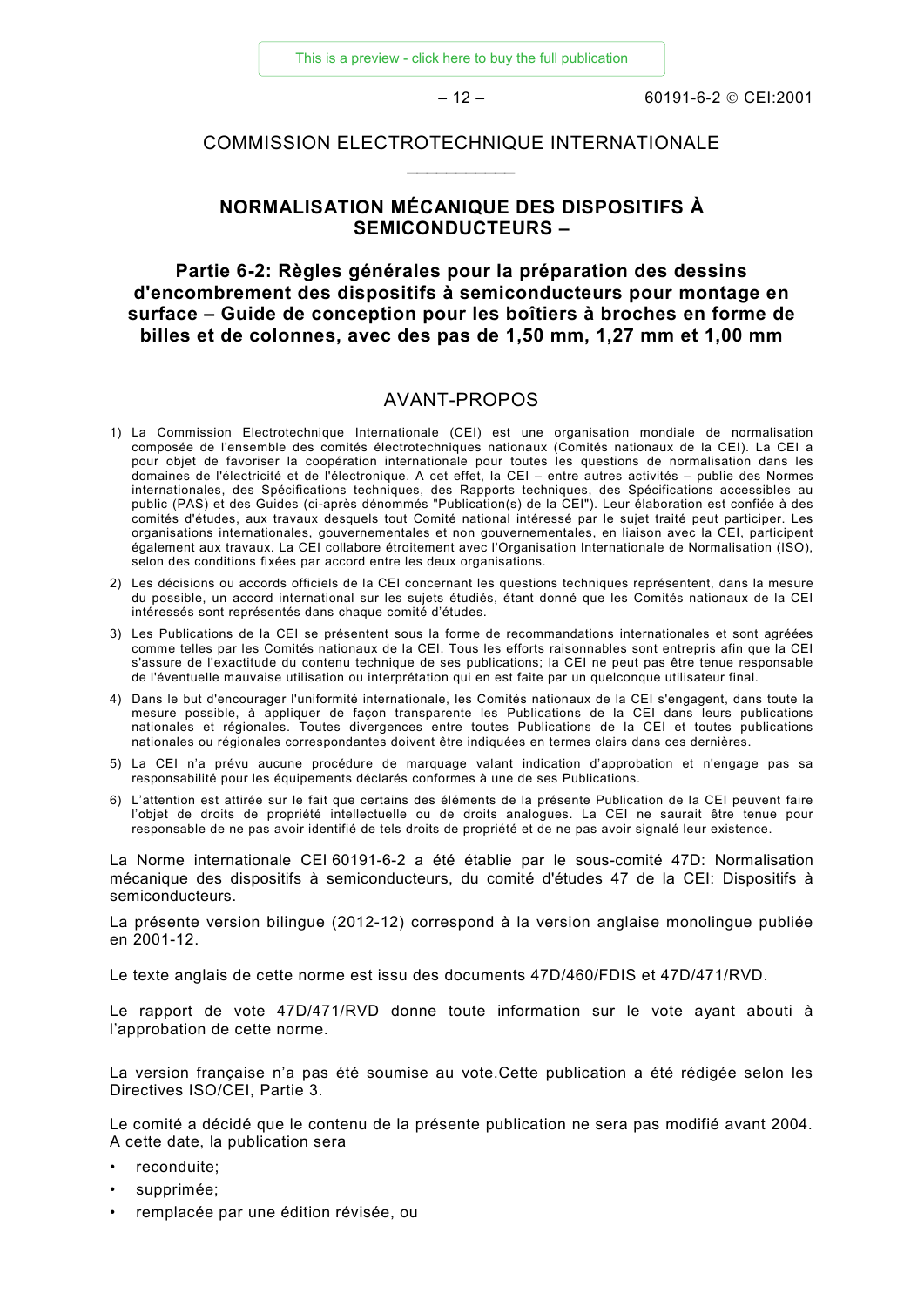60191-6-2 © CEI:2001 - 13 -

• amendée.

Le contenu du corrigendum d'octobre 2002 a été inclus dans cette version.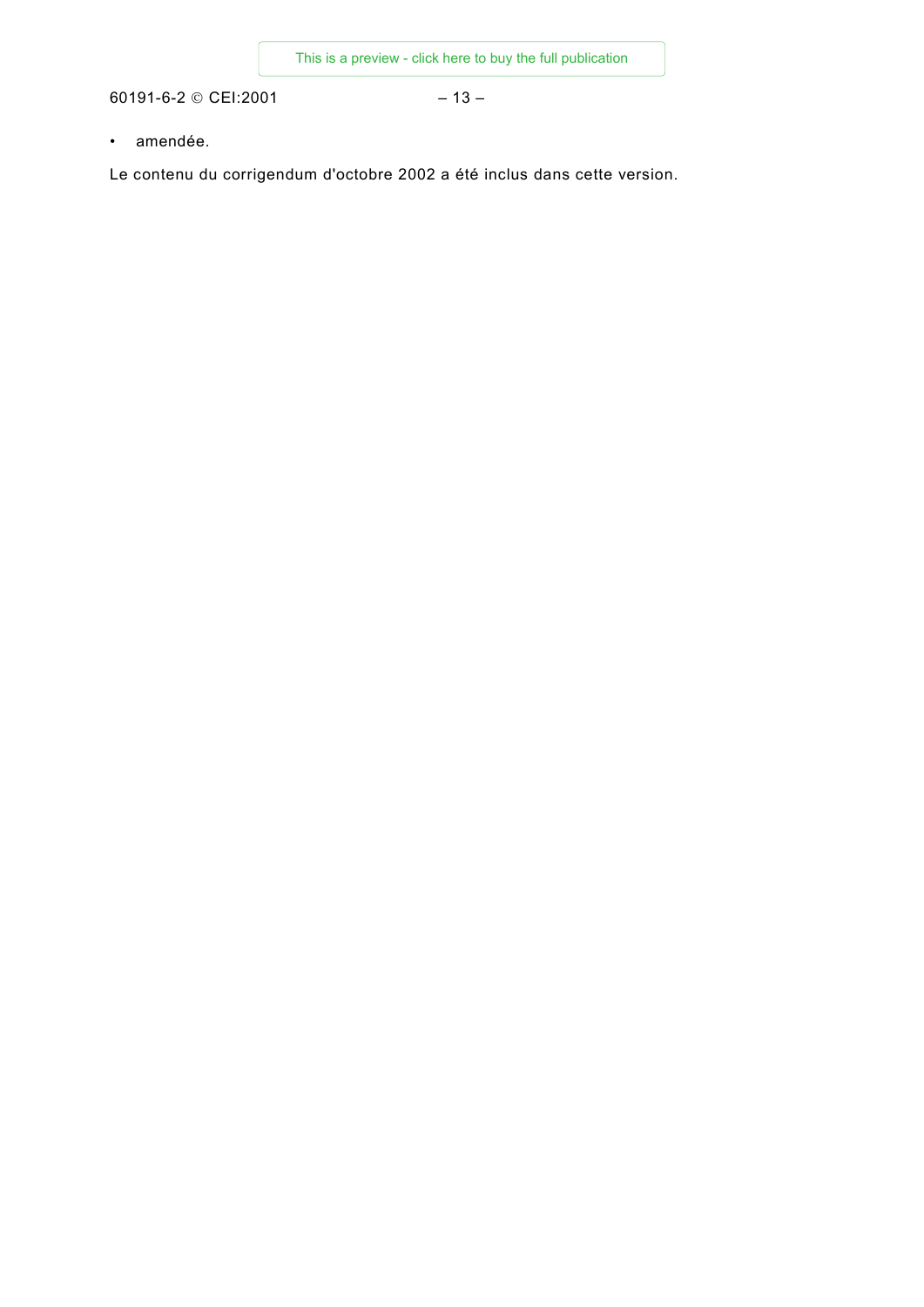$-14 - 60191 - 62 \odot \text{CE}$ 

#### INTRODUCTION

L'objectif du présent guide de conception est de normaliser les exigences relatives à tous les boîtiers à bornes en forme de billes et de colonnes afin d'élaborer des règles communes concernant les formes des bornes, indépendamment des types de dispositifs et de boîtiers.